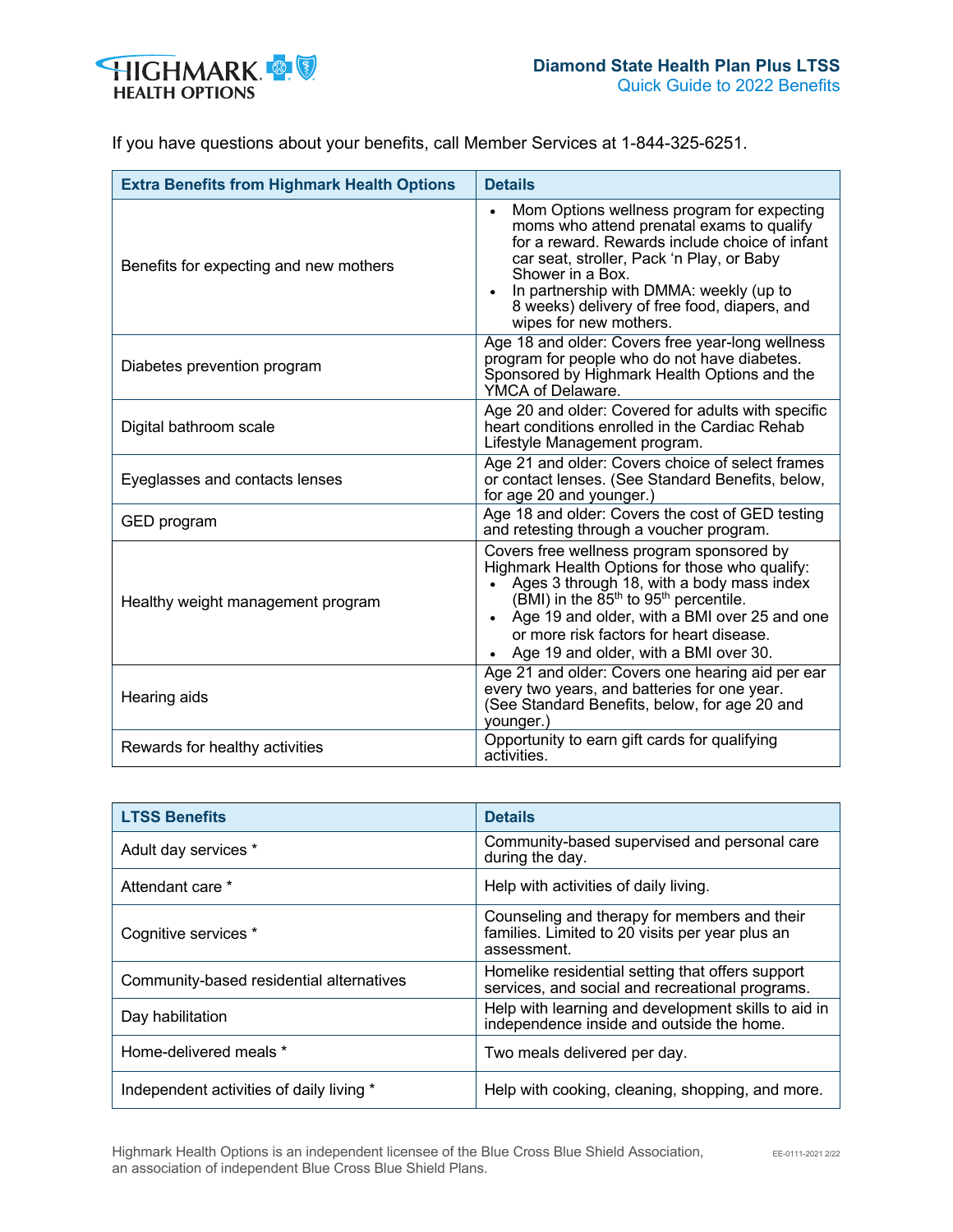

| Minor home modification *                          | Changes to the home to help independence.<br>Limits per project, per year, and per lifetime.                                  |
|----------------------------------------------------|-------------------------------------------------------------------------------------------------------------------------------|
| Nursing facility                                   | Includes skilled nursing, rehabilitation, and health<br>care.                                                                 |
| Nutritional supplements for HIV/AIDS *             | Oral supplements for those with weight loss and<br>malnutrition.                                                              |
| Personal emergency response system *               | Personal electronic device that provides 24-hour<br>access in case of emergency.                                              |
| Respite care                                       | Personal care at home, an assisted living facility,<br>or nursing home so caregiver may rest. Limited to<br>14 days per year. |
| Self-directed attendant care service               | Support for individual authority over decision-<br>making for care services.                                                  |
| Specialized medical equipment                      | Helpful items, such as grabbers. Only for items<br>not covered under the State plan.                                          |
| Nursing facility transition services and workshops | Help with relocation costs up to \$2,500.                                                                                     |

\* Not offered to persons living in assisted living or nursing facilities.

| <b>Standard Medicaid Benefits</b>                                                 | <b>Details</b>                                                                                                                                                                                                                                                                                                             |
|-----------------------------------------------------------------------------------|----------------------------------------------------------------------------------------------------------------------------------------------------------------------------------------------------------------------------------------------------------------------------------------------------------------------------|
| Allergy testing                                                                   | Covered                                                                                                                                                                                                                                                                                                                    |
| Ambulance services                                                                | Covered                                                                                                                                                                                                                                                                                                                    |
| Behavioral health (mental health) and substance<br>use treatment, outpatient care | Age 18 and older: Covered<br>Age 17 and younger: Covered for 30<br>outpatient hours per year. Additional<br>outpatient hours are covered through the<br>Department of Services for Children, Youth,<br>and Their Families (DSCYF).<br>Note: For those participating in PROMISE,<br>services are covered through the State. |
| Behavioral health (mental health) and substance<br>use treatment, inpatient care  | Age 18 and older: Covered<br>Age 17 and younger: Covered through the<br>Department of Services for Children, Youth,<br>and Their Families (DSCYF).                                                                                                                                                                         |
| Blood and plasma products                                                         | Covered                                                                                                                                                                                                                                                                                                                    |
| Bone density screening                                                            | Covered                                                                                                                                                                                                                                                                                                                    |
| Cancer screening                                                                  | Covers screenings for:<br>• Breast cancer (mammogram)<br>Cervical cancer (Pap test)<br>Colorectal cancer (colonoscopy)<br>Prostate cancer                                                                                                                                                                                  |
| Care coordination services and care management                                    | Covered                                                                                                                                                                                                                                                                                                                    |
| Chemotherapy and radiation                                                        | Covered                                                                                                                                                                                                                                                                                                                    |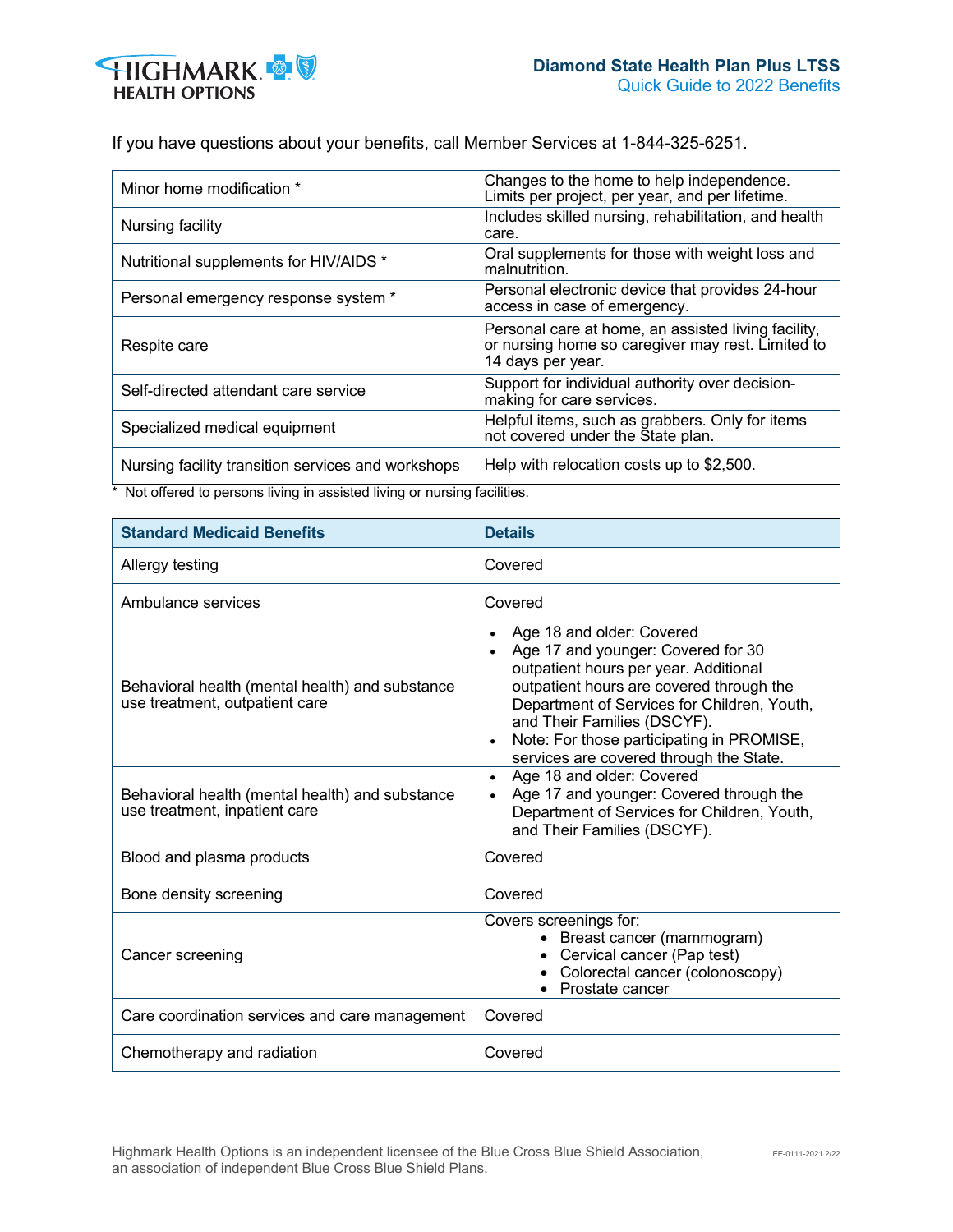

| Chiropractic care                      | Covers diagnostic imaging and manipulation of<br>the spine to reduce neck, back, pelvis, and<br>sacrum pain.                                                                                                                                                                                                                                                                                                            |
|----------------------------------------|-------------------------------------------------------------------------------------------------------------------------------------------------------------------------------------------------------------------------------------------------------------------------------------------------------------------------------------------------------------------------------------------------------------------------|
| Dental care                            | Age 21 and older: Covers preventive and<br>corrective dental care with \$1,000 limit,<br>excluding removal of bony impacted wisdom<br>teeth. Additional \$1,500 may be approved for<br>emergency care.<br>Age 20 and younger: Covered by the State,<br>excluding removal of bony impacted wisdom<br>teeth.<br>Removal of bony impacted wisdom teeth is<br>covered under the Highmark Health Options<br>medical benefit. |
| Diabetes care                          | Covers education, equipment, and supplies,<br>including blood sugar monitors and strips.                                                                                                                                                                                                                                                                                                                                |
| <b>Dialysis</b>                        | Covered                                                                                                                                                                                                                                                                                                                                                                                                                 |
| Durable medical equipment and supplies | Covers equipment and supplies ordered by a<br>doctor, including bed liners and diapers for those<br>age 4 and older.                                                                                                                                                                                                                                                                                                    |
| Emergency department care              | Covered                                                                                                                                                                                                                                                                                                                                                                                                                 |
| Eye exam, routine visit                | Covers one routine exam each year.                                                                                                                                                                                                                                                                                                                                                                                      |
| Eye exam, sick visit                   | Covers sick visits for conditions such as diabetic<br>retinopathy, glaucoma, and infections.                                                                                                                                                                                                                                                                                                                            |
| Eyeglasses and contact lenses          | Age 20 and younger: One pair of eyeglasses or<br>contact lens per year, limitations apply.<br>(See Extra Benefits, above, for age 21 and older.)                                                                                                                                                                                                                                                                        |
| Family planning services               | Covers network or out-of-network services for<br>DSHP members.<br>• Covers services from network providers for<br>DHCP members. Does not cover services<br>from out-of-network providers for DHCP<br>members.                                                                                                                                                                                                           |
| Genetic testing                        | Covered                                                                                                                                                                                                                                                                                                                                                                                                                 |
| Glaucoma screening                     | Covered                                                                                                                                                                                                                                                                                                                                                                                                                 |
| Gynecology visit                       | Covers pelvic exam and Pap test.                                                                                                                                                                                                                                                                                                                                                                                        |
| Hearing aids and batteries             | Age 20 and younger: Covered<br>(See Extra Benefits, above, for age 21 and older.)                                                                                                                                                                                                                                                                                                                                       |
| Hearing exams                          | Covered                                                                                                                                                                                                                                                                                                                                                                                                                 |
| <b>HIV/AIDS</b> testing                | Covered                                                                                                                                                                                                                                                                                                                                                                                                                 |
| Home health care                       | Covered                                                                                                                                                                                                                                                                                                                                                                                                                 |
| Hospice care                           | Covers hospice care in a facility or at home.                                                                                                                                                                                                                                                                                                                                                                           |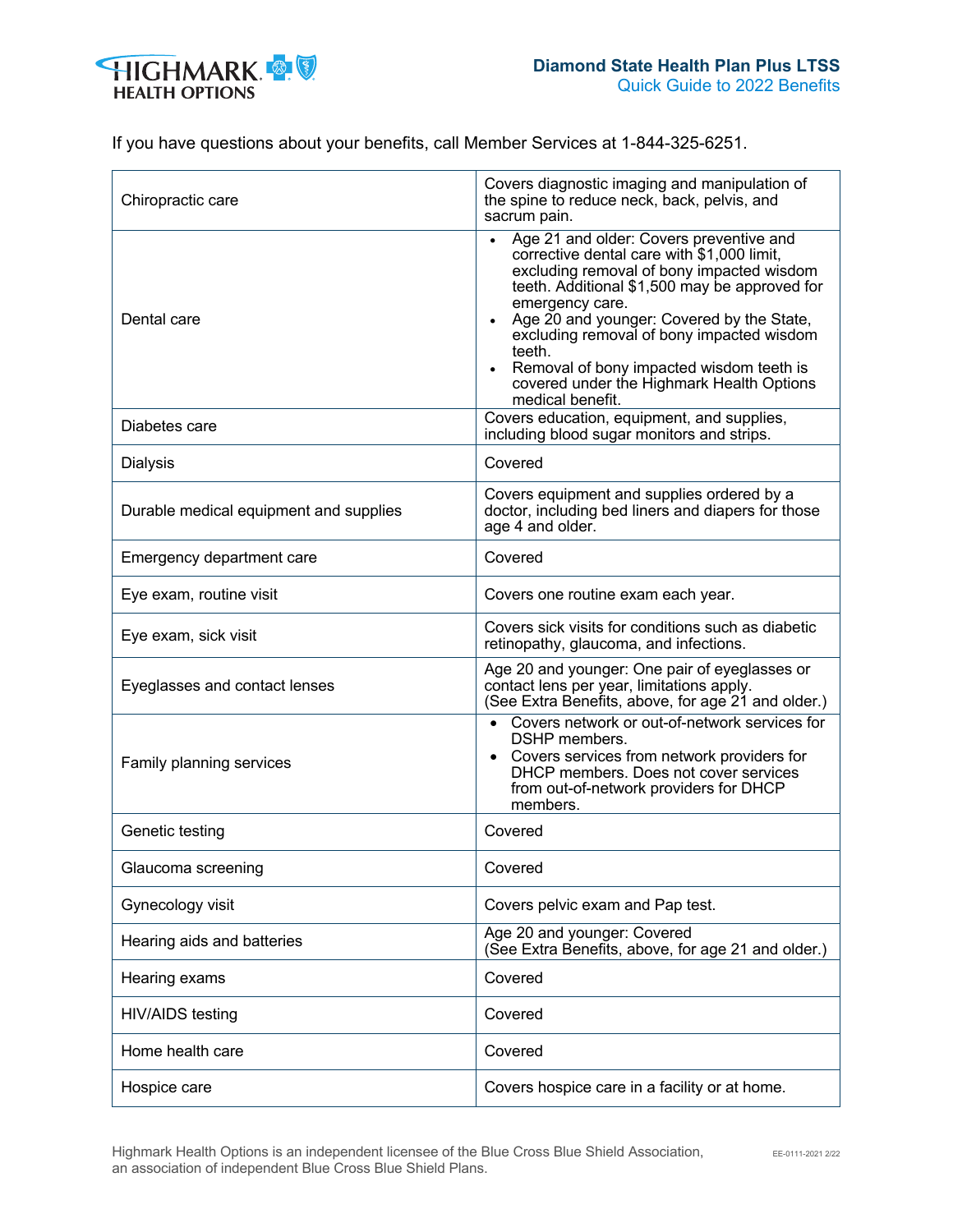

|                                            | Covers inpatient care, including inpatient<br>rehabilitation, and outpatient care.                                                                                                                                 |
|--------------------------------------------|--------------------------------------------------------------------------------------------------------------------------------------------------------------------------------------------------------------------|
| Hospital care                              | Note: As described in the behavioral care<br>inpatient entry above, services for those age 17<br>and younger are covered through the Department<br>of Services for Children, Youth, and Their<br>Families (DSCYF). |
| Imaging services                           | Covers diagnostic imaging services: X-rays; CT,<br>PET, MR, and SPECT scans; and nuclear studies.                                                                                                                  |
| Infusion therapy                           | Covers inpatient and outpatient services.                                                                                                                                                                          |
| Lab services                               | Covers diagnostic tests, such as blood tests.                                                                                                                                                                      |
| Maternity care                             | Covers care before, during, and following birth.<br>Also covers childbirth and parenting education.                                                                                                                |
| Nonemergency transportation                | DSHP: Covered by the State for<br>$\bullet$<br>transportation to health care visits via<br>ModivCare.<br>Not covered for DHCP.                                                                                     |
| Nursing home care                          | Covered up to 30 days per year; additional days<br>are considered long-term care. Apply to the<br>Delaware Medical Assistance Program for long-<br>term care.                                                      |
| Observation                                | Covered                                                                                                                                                                                                            |
| Online medical visits                      | Covers virtual visits at <b>HHO</b> on the Go website or<br>app. Available 24/7.<br>All ages: urgent care.<br>Age 18 and older: therapy and psychiatry.                                                            |
| Opioid addiction treatment                 | Covers medication-assisted therapy.                                                                                                                                                                                |
| Organ transplant                           | Covers transplant and evaluation before<br>transplant.                                                                                                                                                             |
| Orthopedic shoes                           | Covered*                                                                                                                                                                                                           |
| Outpatient surgery                         | Covers same-day and ambulatory surgery.                                                                                                                                                                            |
| Pain management                            | Covered                                                                                                                                                                                                            |
| Personal care                              | Covers services provided by aides in the home.                                                                                                                                                                     |
| Physical, speech, and occupational therapy | Covers outpatient services.                                                                                                                                                                                        |
| Podiatry care                              | Covers routine podiatry care for people with<br>diabetes or blood flow problems in the legs.                                                                                                                       |
| Prescription drugs                         | Covers medicine prescribed by a doctor. New: A<br>90-day supply is available for some medicines.                                                                                                                   |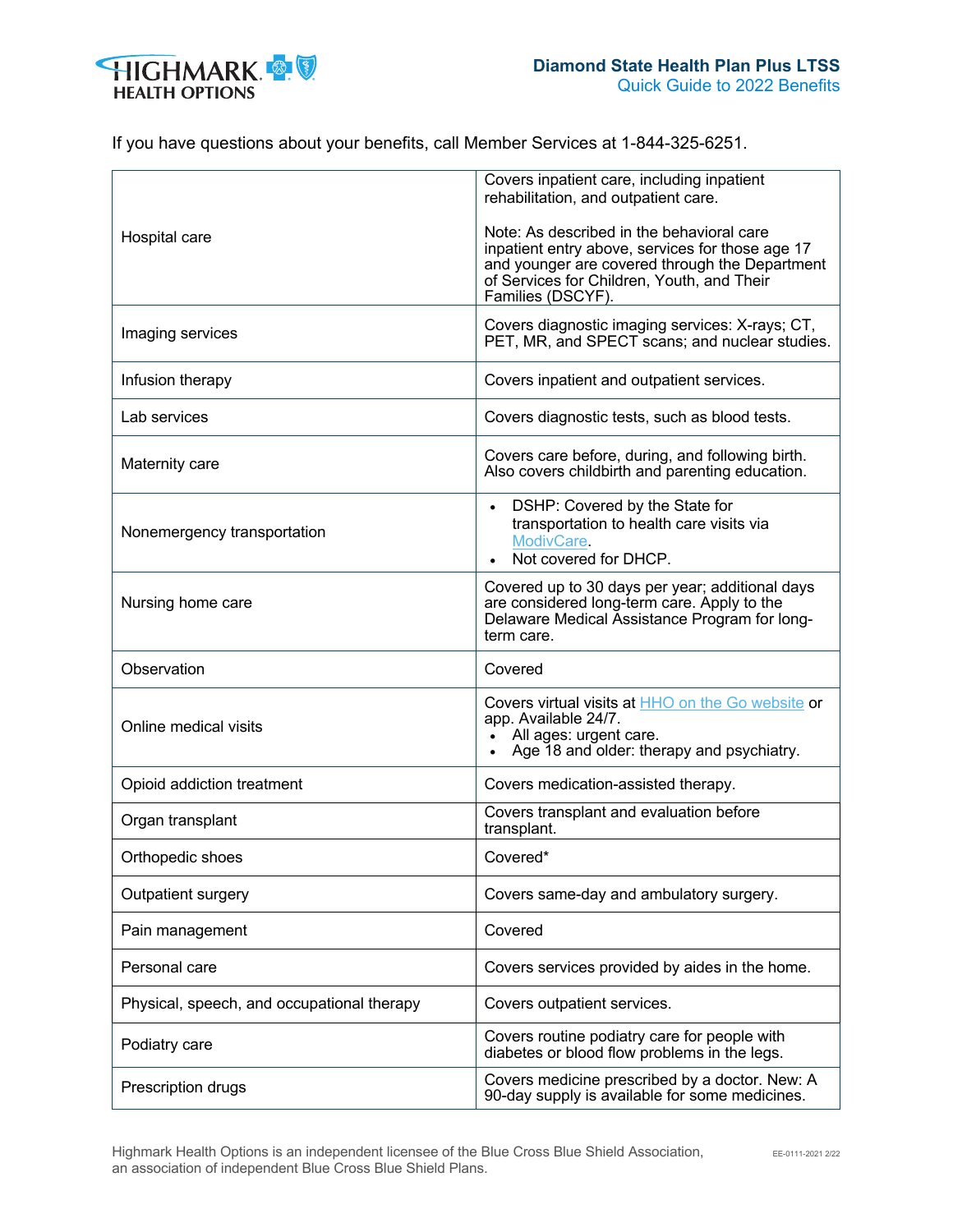

| Primary care physician visits                 | Covers doctor office visits, checkups, and sick<br>visits.                                                                                 |
|-----------------------------------------------|--------------------------------------------------------------------------------------------------------------------------------------------|
| Private-duty nursing                          | Covered with prior authorization.                                                                                                          |
| Prosthetics and orthotics                     | Covered*                                                                                                                                   |
| Second opinion                                | Covers advice from a second doctor to compare<br>with the advice of another doctor.                                                        |
| Skilled nursing facility                      | Covers nursing home care up to 30 days per year.                                                                                           |
| Sleep apnea study                             | Covered                                                                                                                                    |
| Specialist visits                             | Covers care from a doctor who has special<br>training for a specific condition or illness.                                                 |
| Stop-smoking help                             | <b>Covered by Quitline.</b>                                                                                                                |
| Surgery                                       | Covers inpatient and outpatient surgery.                                                                                                   |
| Urgent care/Walk-in care                      | Covers care or medical treatment needed within<br>48 hours. Not an emergency.                                                              |
| Well-baby and well-child visits, vaccinations | Covers care for children with Medicaid coverage<br>through the Early and Periodic Screening,<br>Diagnostic, and Treatment (EPSDT) program. |
| Wheelchair rental                             | Requires prior authorization.                                                                                                              |

\*Requires prior authorization if cost is more than \$500.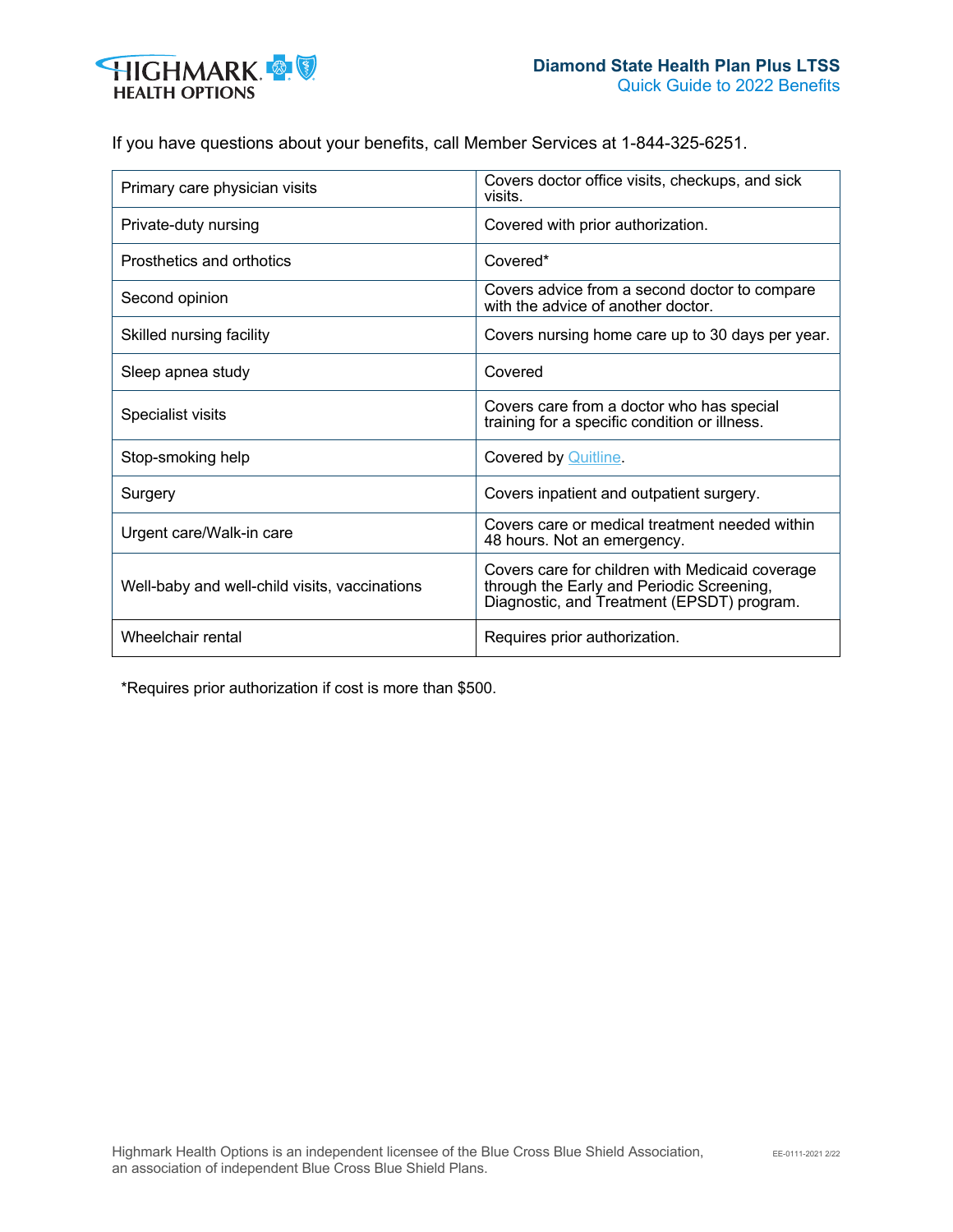

| <b>Benefits That Are Not Covered</b>                     |  |
|----------------------------------------------------------|--|
| Acupuncture                                              |  |
| Care from Christian Science providers and<br>sanitariums |  |
| Cosmetic services                                        |  |
| DESI drugs                                               |  |
| Infertility treatments                                   |  |
| Sterilization for those age 20 and younger               |  |